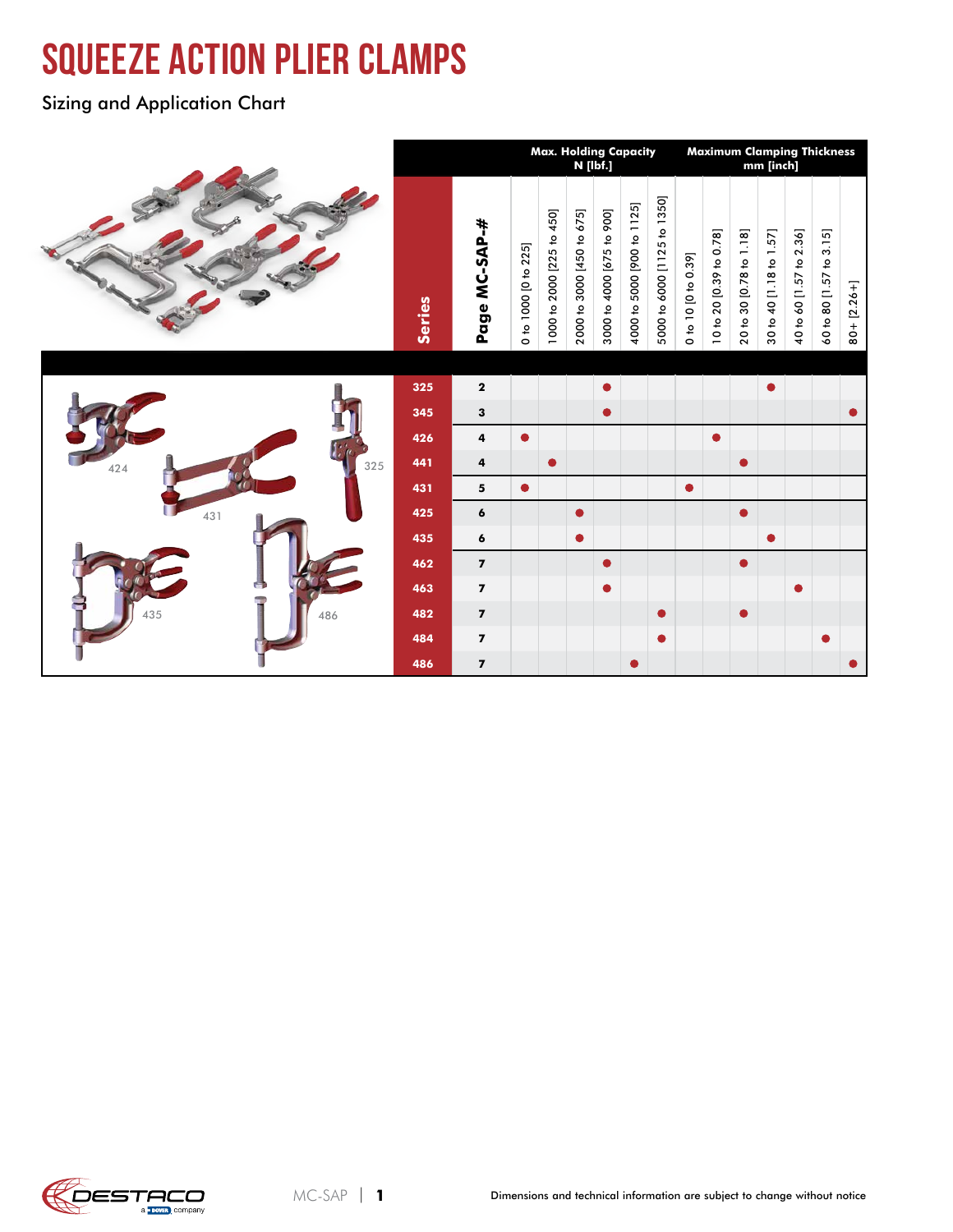

### Squeeze Action Plier Clamps | Product Overview

#### Features:

- Designed for attachment by welding or using mounting holes
- Available in stainless steel as -**SS** version

#### Applications: • Molding Also Available:

See page MC-ACC-1 for accessories

- Closures for doors,
	- lids, covers

#### 325, Technical Information | Holding Capacities 325-**SS** Model Max. Holding Weight Jaw<br>Capacity Weight Openir Opening Spindle (Supplied) 325 3560 N [800 lbf] 0,54kg [1.18lb] 90° 325203-M 325-SS 325943-M

#### **Dimensions**



THIRD ANGLE PROJECTION mm [INCH]



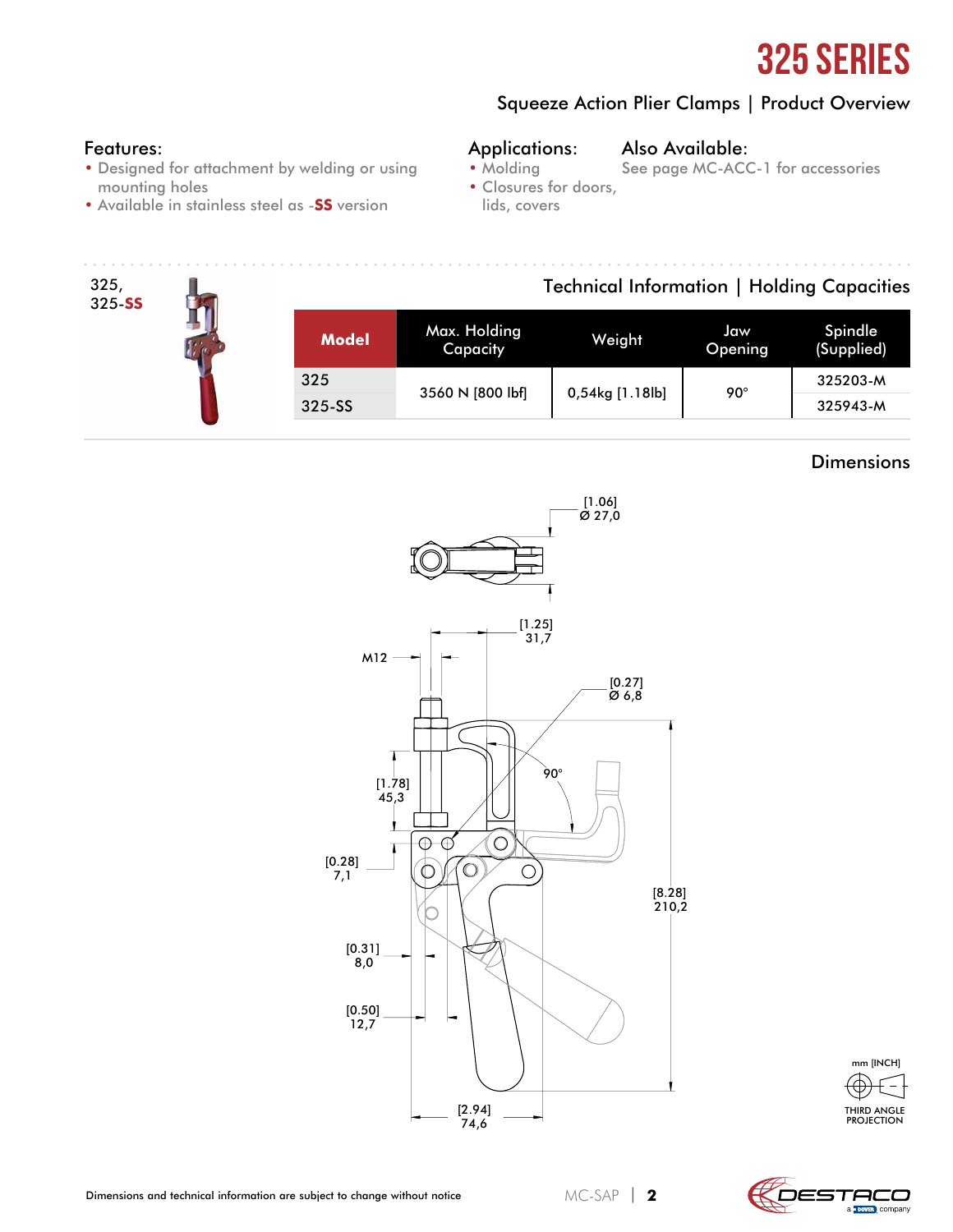## 345 Series

## Squeeze Action Plier Clamps | Product Overview

#### Features:

- Designed for welding or bolting at any point along the mounting bar
- Includes M10 swivel foot spindle
- Model 345-G includes sliding jaw with spindle

#### Applications:

- Welding fixtures
- Assembly fixtures
- lids, covers

#### Also Available:

See page MC-ACC-1 for accessories

- Closures for doors,
- 345, 345-G<sub>0</sub> Technical Information | Holding Capacities **Model** Max. Holding Capacity Weight Jaw **Opening** Spindle (Supplied) 345 3560 N [800 lbf] 1,22kg [2.69lb] 85° 468206-M  $345-G$  1,40kg [3.09lb]  $\begin{array}{|c|c|c|c|c|c|c|c|}\n\hline\n & 345-G\hline\n & & 468206-M\n\end{array}$ 210203-M This item is available upon request.

### **Dimensions**



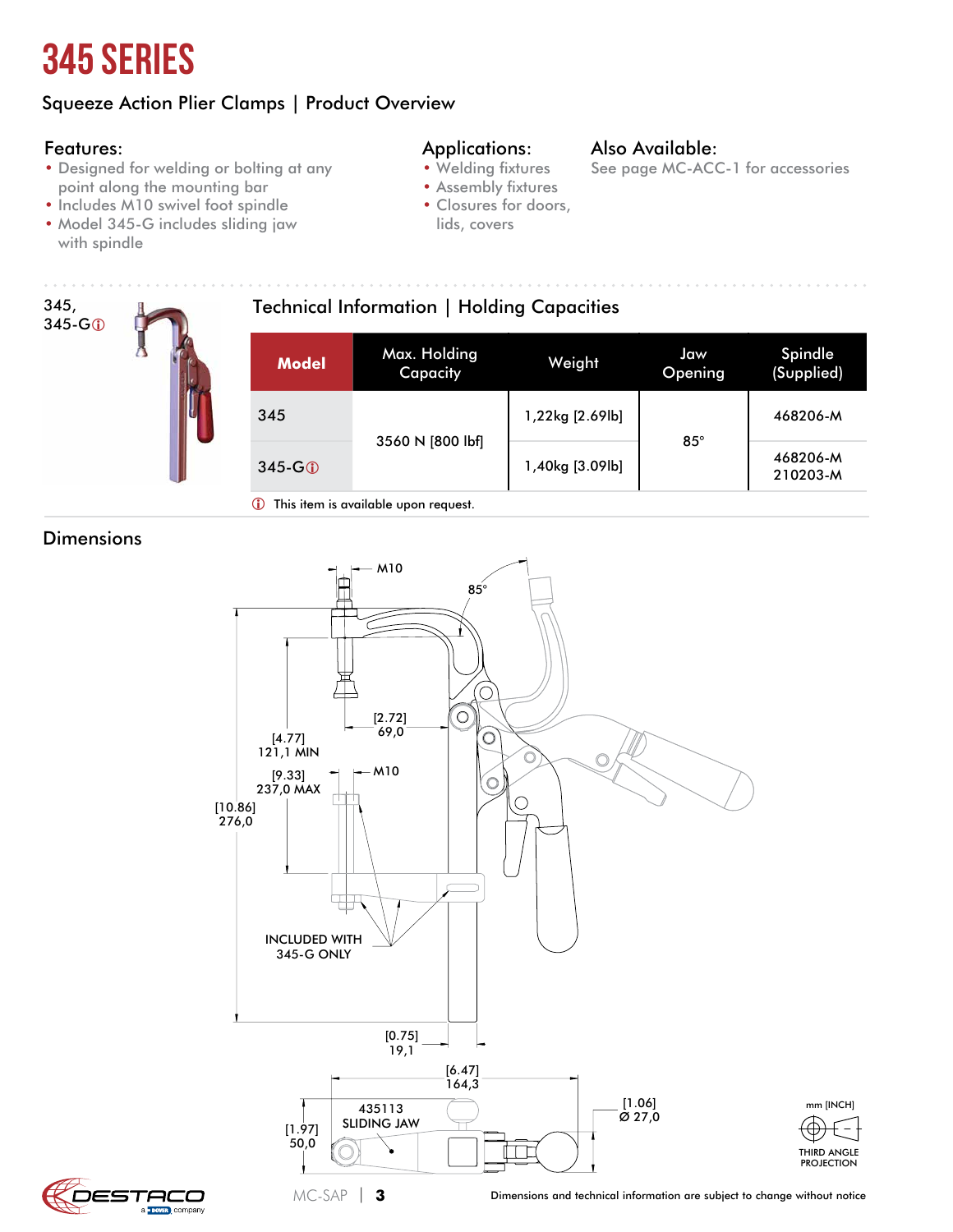## 424, 441 Series

### Squeeze Action Plier Clamps | Product Overview

#### Features:

- Compact clamps with forged alloy steel construction for high strength
- Versions ending with (-2) are supplied with two adjustable spindles

#### Applications: • Welding

#### Also Available:

- 
- Assembly
- See page MC-ACC-1 for accessories



## Technical Information | Holding Capacities | Dimensions

| <b>Model</b> | Max. Holding<br>Capacity | Weight          | (K5) Maximum<br><b>Clamping</b><br><b>Thickness</b> | Spindle<br>(Supplied) |  |  |
|--------------|--------------------------|-----------------|-----------------------------------------------------|-----------------------|--|--|
| 424          | 900 N [200 lbf]          |                 | 16 [0.63]                                           | 424208-M              |  |  |
| $424 - 2$    |                          | 0,14kg [0.31lb] | 7,4 [0.29]                                          | (2X) 431208-M         |  |  |
| 441          |                          |                 | 23,3 [1.03]                                         | 441203-M              |  |  |
| $441 - 2$    | 1560 N [350 lbf]         | 0,29kg [0.63lb] | 20,8 [0.82]                                         | (2X) 461203-M         |  |  |



MODEL 424-2 & 441-2 AS SHOWN



| <b>Model</b> | в             | К                           | Kſ                                          | K2                                            | К4               |                   |                                                           | м              |
|--------------|---------------|-----------------------------|---------------------------------------------|-----------------------------------------------|------------------|-------------------|-----------------------------------------------------------|----------------|
| 424          | $[0.66]$ 16.8 | <sup>1</sup> [1.91]<br>48.5 | $\begin{bmatrix} 1.00 \ 25.4 \end{bmatrix}$ | $\begin{array}{c} [0.50] \\ 12.7 \end{array}$ | $[2.06]$<br>52.3 | $[4.63]$<br>117.6 | [1.08]                                                    | M6             |
| 424-2        |               |                             |                                             |                                               |                  |                   | 27.4                                                      |                |
| 441          |               | [2.07]                      | [1.25]                                      | [0.63]                                        |                  | [6.03]            |                                                           |                |
| 441-2        | $[0.50]$ 12.7 | 52.5                        | 31.8                                        | 15.9                                          | $[2.80]$<br>71.2 | 153.1             | $\begin{array}{c} \left[ 1.77\right] \\ 44.9 \end{array}$ | M <sub>8</sub> |

B

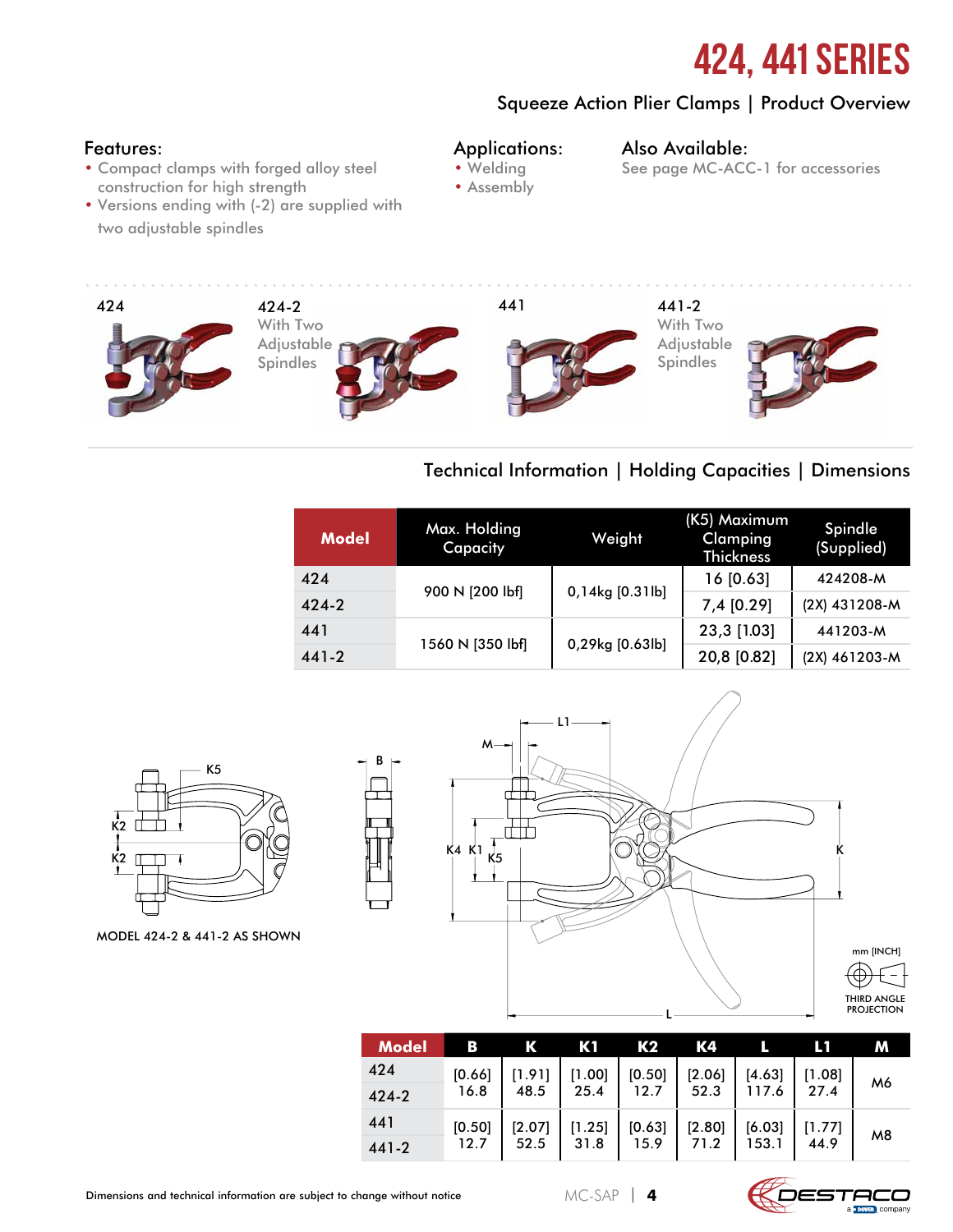## 431 Series

## Squeeze Action Plier Clamps | Product Overview

#### Features:

• Tempered spring steel jaws provide exceptional jaw depth

#### Applications: • Assembly

## Also Available:

See page MC-ACC-1 for accessories

- Gluing, soldering
- 



## Technical Information | Holding Capacities | Dimensions

| <b>Model</b> | Max. Holding<br>Capacity | Weight          | (K5) Maximum<br><b>Clamping Thickness</b> | Spindle<br>(Supplied) |
|--------------|--------------------------|-----------------|-------------------------------------------|-----------------------|
| 431          | 400 N [100 lbf]          | 0,14kg [0.31lb] | $6,8$ [0.27]                              | 424208-M              |



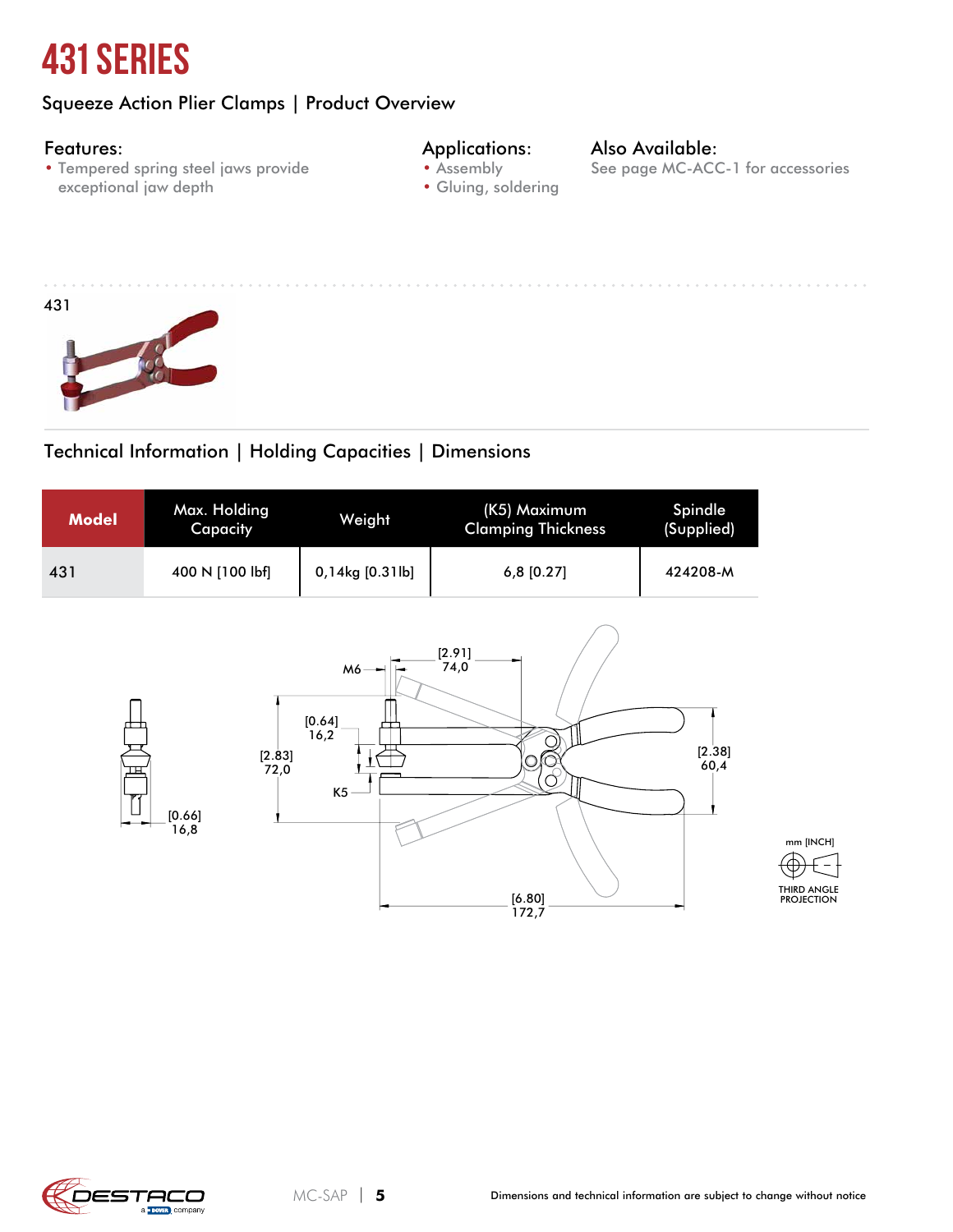## 425, 435 Series

### Squeeze Action Plier Clamps | Product Overview

#### Features:

• Two way trigger release allows for fast and easy opening of clamp

#### Applications:

• Assembly

#### Also Available:

- See page MC-ACC-1 for accessories
- Welding
- Gluing, soldering



### Technical Information | Holding Capacities | Dimensions

| <b>Model</b> | Max. Holding<br>Capacity | Weight          | (K5) Maximum<br>Clamping<br><b>Thickness</b> | Spindle<br>(Supplied) |  |  |
|--------------|--------------------------|-----------------|----------------------------------------------|-----------------------|--|--|
| 425          |                          | 0,14kg [0.31lb] | 24 [0.94]                                    | 205203-M              |  |  |
| 435          | 2220 N [500 lbf]         | 0,23kg [0.50lb] | $36,3$ [1.43]                                | (2X) 205203-M         |  |  |

This item is available upon request



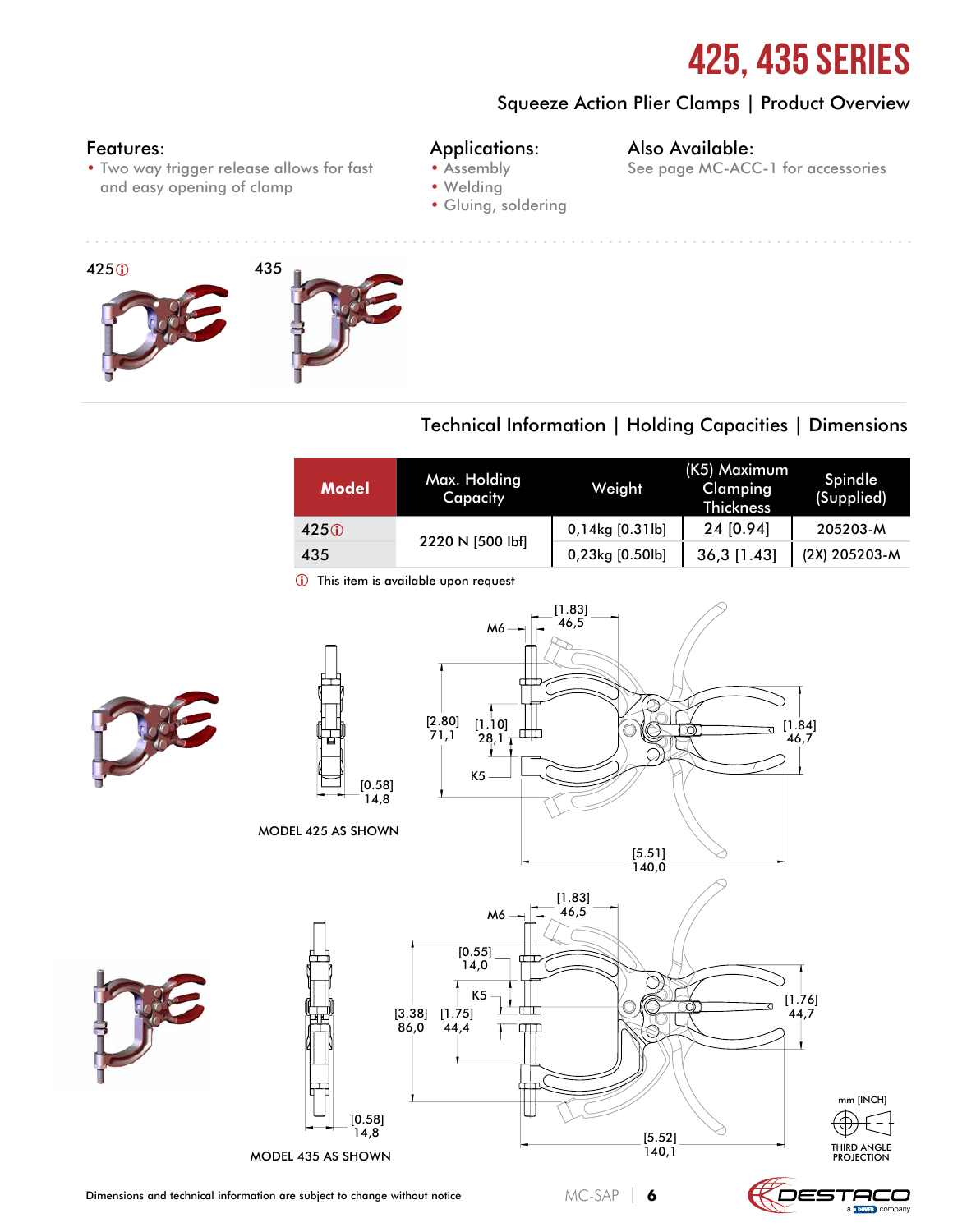# 460, 480 Series

## Squeeze Action Plier Clamps | Product Overview

#### Features:

#### Applications:

- Drop forged alloy steel components for exceptional strength
- Two way trigger release allows for fast and easy opening of clamp
- Assembly • Welding
- Also Available: See page MC-ACC-1 for accessories



## Technical Information | Holding Capacities

| <b>Model</b> | Max. Holding<br>Capacity | Weight             | (K5) Maximum<br>Clamping<br>Thickness | Spindle<br>(Supplied) |  |
|--------------|--------------------------|--------------------|---------------------------------------|-----------------------|--|
| 462          |                          | 0,51kg [1.13lb]    | 29,5 [1.16]                           | 468206-M<br>210206-M  |  |
| $462 - 2$    | 3110 N [700 lbf]         |                    | 30,5 [1.20]                           | (2X) 491203-M         |  |
| 463          |                          | 0,54kg [1.19lb]    | 54,2 [2.13]                           | 468206-M<br>210206-M  |  |
| 482          |                          | 0,79kg [1.75lb]    | 29,5 [1.16]                           | 468206-M              |  |
| 484          | 5340 N [1200 lbf]        | $0,91$ kg $[2.00]$ | 76,5 [3.01]                           | 468206-M<br>210206-M  |  |
| 486          | 4450 N [1000 lbf]        | 1,05kg [2.31lb]    | 138,4 [5.45]                          | (2X) 240203-M         |  |